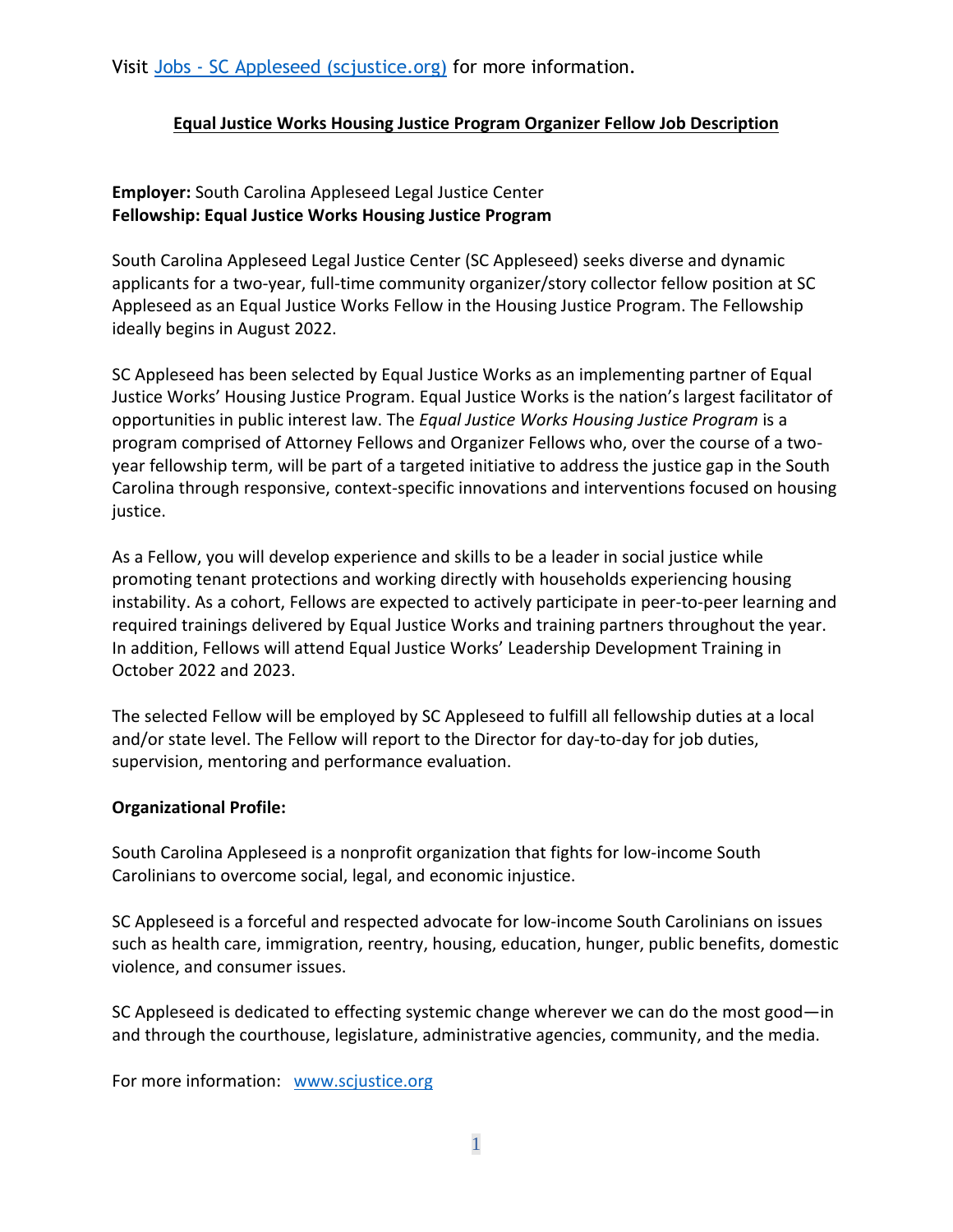#### **Fellowship responsibilities include**

- Develop an "Eviction Stories Project" to capture and share the stories of low-income South Carolinians directly affected by the eviction crisis and work with SC Appleseed Communications and Program staff to support housing policy and base building activities.
- Identify community partners for community education opportunities and to conduct needs assessments under the direction of the Housing Justice attorney Fellow and existing SC Appleseed staff.
- Share SC Appleseed and partner resources to increase awareness and deepen relationships among affected community members to further establish SC Appleseed as a trusted voice.
- Identify new issues as they emerge at the community level and convey these issues to legal and policy staff to facilitate the development of innovative, long-term policy solutions, while also connecting with other SC Appleseed staff provide a robust system of resources across multiple issues.
- Coordinate with the SC NAACP Housing Navigator Program to connect the dots between low-income community members and existing resources.

# **Qualifications**

Candidates will possess the following qualifications:

- Bachelor's degree*.*
- Commitment to social justice
- Ability to develop and maintain a variety of relationships on multiple levels
- Excellent communication, interpersonal, and organizational skills
- Strong oral and negotiation skills, and the ability to work as a team member
- Prior experience in managing independent projects or assignments
- Experience with providing presentations a plus
- Diverse economic, social, and cultural experiences and a second language are preferred
- Knowledge of housing benefits law and/or experience with housing and benefits agencies.
- An ability to work collaboratively in a multidisciplinary setting to facilitate a coordinated community response and provide holistic services to clients

# **Please note all Fellows are expected to fulfill the complete duration of the Fellowship and will be required to sign a Fellowship Agreement with Equal Justice Works.**

#### **Salary and Other Benefits**

The Equal Justice Works Housing Justice Program Organizer Fellow will receive a competitive annual salary and health dental and vision insurance, paid health, annual and holiday leave